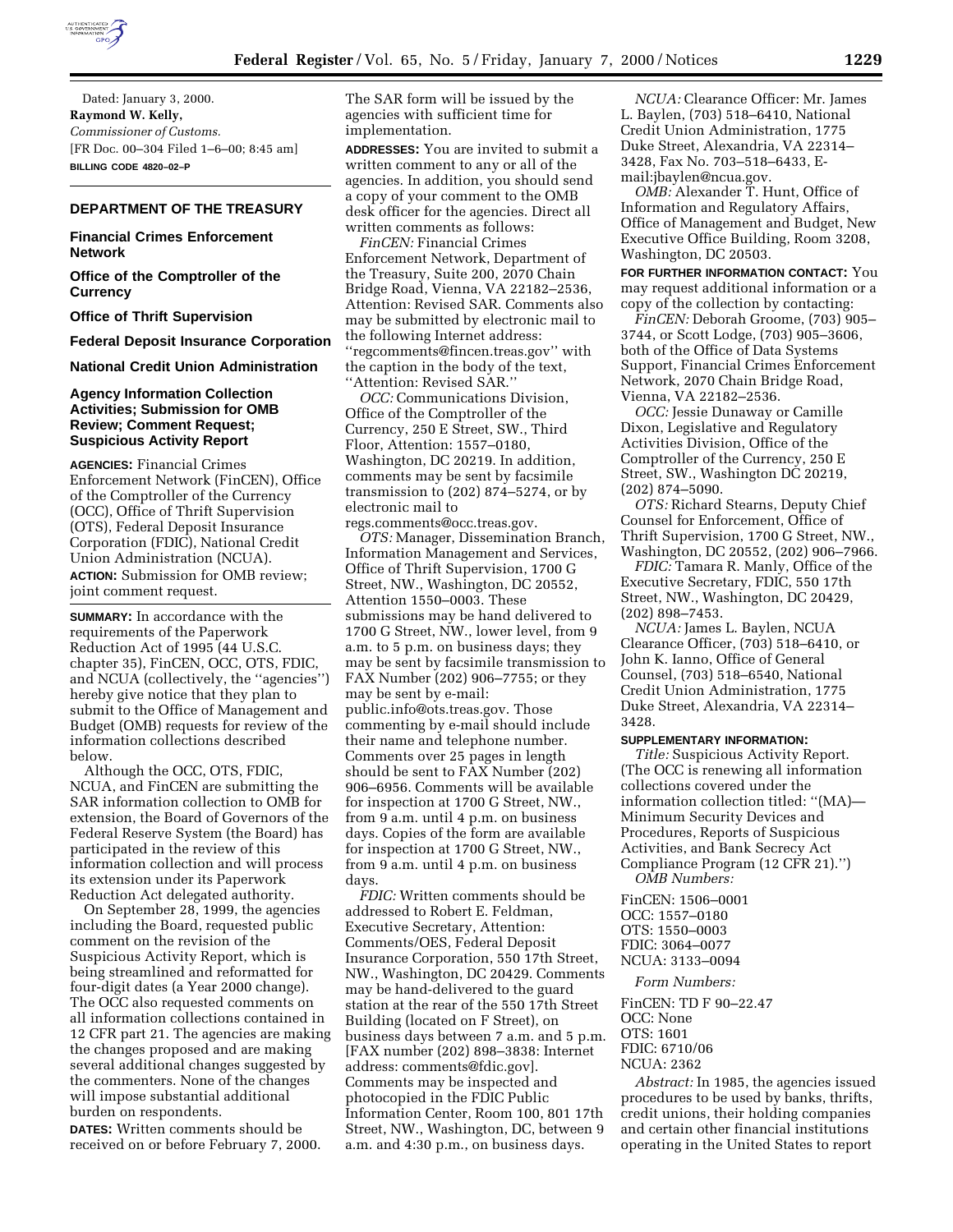known or suspected criminal activities to the appropriate law enforcement agencies and the agencies. Beginning in 1994, the agencies completely redesigned the reporting process. This redesign resulted in the existing Suspicious Activity Report, which became effective in April 1996.1

*Comments Received:* On September 28, 1999, the agencies requested public comment for 60 days on the proposed revisions to the Suspicious Activity Report (64 FR 52363). The agencies received 17 comments, generally favorable, regarding the proposal. Three commenters were banking trade associations; three were national banks; two were credit union trade associations, two were credit unions, two were foreign banks, two were OCC employees, one was a state bank, and one was a brokerage house and a bank holding company. Further discussion of the comments received and action taken in response to those comments occurs later in this Notice.

*Current Actions:* The agencies are proposing to revise the SAR to a certain extent, but are not proposing to make substantial additions to the content of the information collected. The revisions would address a number of data collection, entry, and analysis problems encountered by filers and the end users of the information. In general, the revisions conform all date items to a four-digit year (Year 2000 change), make a number of other ministerial changes such as renumbering items, clarify the form, improve its usefulness to law enforcement and the agencies, and adopt various commenters' suggestions.

The agencies are expanding the blocks for a number of items to provide additional room for the requested information. Thus, the Zip Code blocks are expanded to provide room for a nine-digit Zip Code. Dollar blocks are expanded to provide more room for amounts (and lines are added to these items to separate digits).

A number of items now on the form are deleted. The questions regarding the asset size of the financial institution (Item 10 of the form now in use) is deleted. The question asking for the address of the law enforcement agency contacted is deleted and is replaced by a question asking for the name and telephone number of the person

contacted in the law enforcement agency. The section ''Witness Information'' (Part IV of the form now is use) and the section ''Preparer Information'' (Part V of the form now in use) are deleted. The section ''Contact Information'' (Part VI of the form now in use) is all that will be required and the ''Institution Contact'' will be expected to be able to provide witness and preparer information to the agencies and to law enforcement investigators.

The agencies are clarifying several items on the form. The question concerning the type of report is clarified by eliminating ''Initial Report'' and ''Supplemental Report.'' Thus, the question asks only whether the report being filed is an ''Amended Report.'' If the report is an initial report or a supplemental report, the filer should just leave this question blank. However, if the report is correcting an earlier report, the filer should mark the ''Amended Report'' box and should fill out the information as directed on the form. The question regarding insider relationships is clarified by adding a box that asks, initially, whether the relationship is an insider relationship. A check box is added to the heading of Suspect Information for use if suspect information is unavailable. Under the section entitled Suspicious Activity Information, instead of the space now on the form for writing in the name of the law enforcement agency contacted, check boxes are added for indicating the specific law enforcement agency contacted. The instruction regarding the type of instrument involved (Part VII of the form now in use, Instruction k) is clarified by adding examples of the types of instruments.

The agencies are revising the question regarding the summary characterization of the activity by adding a new box ''Computer Intrusion.'' In the past, filers reporting computer intrusions either checked the ''Other'' box (Item 37r of the form now in use) and provided additional information in the space beside the box, or provided the information on the summary page. Additionally, the agencies are expanding the instructions to provide guidance regarding the circumstances constituting computer intrusion.

*Comments Received and Agency Action Taken.* The commenters raised various issues, some of which will need further agency monitoring and consideration, and others which can be resolved by fine-tuning the SAR. The comments, sorted by subject, and the agencies' responses follow.

## **I. Further Agency Monitoring and Consideration**

Commenters suggested some areas of change that will require further agency monitoring and consideration. Some of the comments did not pertain to the issuance of the SAR and, consequently, will not be addressed here. Two of the comments were as follows:

(1) Incorrect SARs: One commenter suggested that FinCEN should return an incorrectly completed SAR to the institution submitting it so that the SAR can be resubmitted correctly.

The agencies agree with the commenter's concerns and believe that accurate and complete SAR filings are important to an effective program. The SAR data base manager is in the process of developing an error resolution process for the system. However, the primary responsibility for accurately filling out a SAR and reviewing its accuracy falls to the management and staff of the institution. If an institution determines that it has filed an inaccurate or incomplete SAR, it should timely file an amended form.

(2) Electronic Filing: Two commenters indicated that it would be beneficial to allow for electronic filing of the SAR.

The agencies agree that the ability to file SARs electronically would be beneficial and are working towards that goal, keeping in mind the security and confidentiality issues associated with such filings.

#### **II. SAR Changes Considered**

The 17 commenters made several suggestions regarding revisions to the SAR itself. Those suggestions and the agencies' responses to those suggestions follow.

(1) Initial/Supplemental/Amended Reports. The SAR should explain the box for supplemental reports.

In order to streamline the form, the agencies are removing the check boxes for ''Initial Report'' and ''Supplemental Report.'' Instead, a box for amended reports is added for use only if the filer is correcting a prior report.

(2) Primary Regulator. Item 3 of the form now in use should be modified to include the Securities and Exchange Commission (SEC) as a ''Primary Federal Regulator.''

The agencies believe that it is unnecessary to add the SEC to this field as the SAR is designed for use by the agencies and by the financial institutions that the agencies supervise.

(3) Location of Branch Where Activity Occurred. The SAR should be clarified to indicate which branch or subsidiary of a foreign bank should file the SAR and which primary regulator should be identified.

<sup>&</sup>lt;sup>1</sup>The report is authorized by the following rules: 31 CFR 103.21 (FinCEN); 12 CFR 21.11 (OCC); 12 CFR 563.180 (OTS); 12 CFR 353.3 (FDIC); 12 CFR 748.1 (NCUA). The rules were issued under the authority of 31 U.S.C. 5318(g) (FinCEN); 12 U.S.C. 93a, 1818, 1881–84, 3401–22, 31 U.S.C. 5318 (OCC); 12 U.S.C. 1463 and 1464 (OTS); 12 U.S.C. 93a, 1818, 1881–84, 3401-22 (FDIC); 12 U.S.C. 1766(a), 1789(a) (NCUA).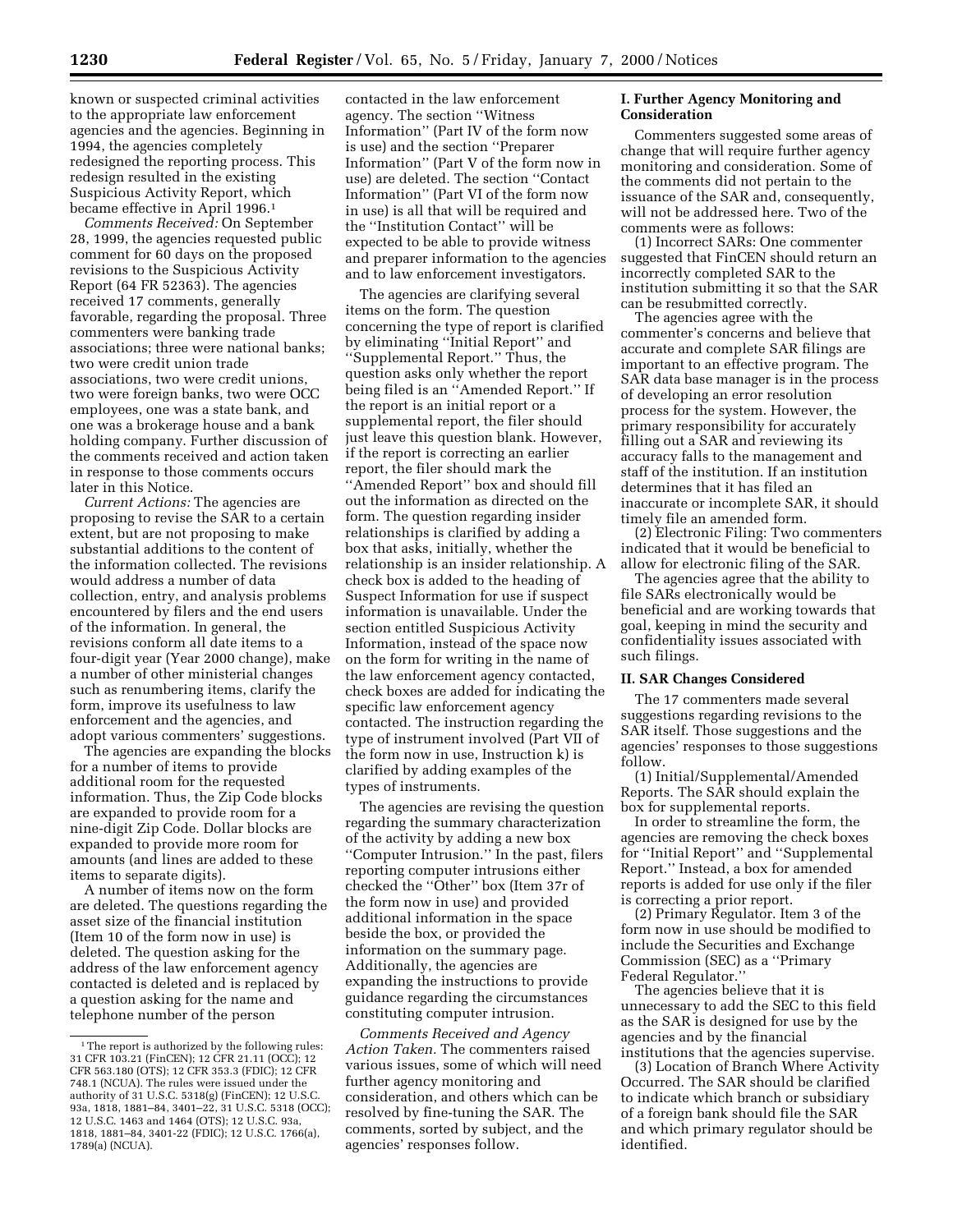The agencies believe that the branch where the suspicious activity occurred should be the branch that is identified under the heading Reporting Financial Institution Information. In addition, the SAR should identify as the Primary Federal Regulator the agency that supervises the branch or subsidiary where the suspicious activity occurred.

(4) Multiple Branches. The SAR should be corrected with regard to the instructions for listing multiple branches because there are no such instructions given. In addition, the form should provide for an entry which indicates, when appropriate, that no branch was involved.

The agencies agree with the first of these two comments and are striking the phrase ''(see instructions)'' in Item 9 of the proposed form. The agencies will place the directions for listing multiple branches on the form. With regard to the second comment, the agencies note that if no branch is involved, the filer can simply leave that part of the form blank.

(5) Multiple Suspects. There should be a way for an institution to enter multiple suspects without preparing a duplicate page 1 which asks for institution-related information as well as suspect-related information.

The institution, in filling out multiple pages for additional suspect information, can simply leave the institution-related information on the multiple pages blank since it was already provided on page 1.

(6) Forms of Identification. In Item 28 of the proposed form, 28(e) and (f) should be deleted and the information requested, ''number'' and ''issuing authority'' of the form of identification, should be incorporated within 28(a)–(d).

The agencies agree with this suggestion and are modifying this item so that the identifying number and issuing authority are listed next to each form of identification listed in 28(a)–(d).

(7) Types of Suspects. The agencies should add ''Monetary Instrument Purchaser'' and ''Account Applicant'' to the list of types of suspects and their relationship to the institution in Item 31 of the form currently in use.

The agencies believe that this addition is unnecessary. An institution can indicate ''Customer'' in these situations (although in some instances the individual may be turned away as an actual customer) or the institution can use the ''Other'' category.

(8) No Relationship to Institution. There should be a box within Item 31 of the form currently in use for the filer to indicate that the suspect has no relationship with the institution.

The agencies believe that this is unnecessary since the filer can either leave this section blank or can use the ''Other'' line to indicate the nature of the suspect.

(9) Confession. Item 34 of the form currently in use and Item 32 of the proposed form should be moved so that it is not juxtaposed to insider related information and thus confusing as to whether it applies only to insiders.

The agencies wish to collect information concerning a confession with regard to all suspects. Consequently, to clarify this, the agencies will physically move this item on the form so that it is separate from the insider related information.

(10) Range of Dates. The form should permit the filer to put down a range of dates over which the suspicious activity occurred rather than just one date.

The proposed form, in Item 33, will permit the filer to put in a range of dates.

(11) Computer Intrusion. The agencies should better define computer intrusion. Further, they should include specific examples of what would and would not be covered.

The agencies believe that the current definition is appropriate.

(12) Identity Theft. There should be an additional box under Item 37 of the form currently in use, ''Summary characterization of suspicious activity,'' to include ''identity theft'' as a specific category.

The agencies agree that identity theft is an important category of criminal activity. However, identity theft is frequently linked with other crimes that are specifically enumerated on the SAR, such as check fraud and credit card fraud. In addition, there are already 18 specific boxes under this category and institutions can use the ''Other'' box to report identity theft. Therefore, the agencies have decided, at this time, not to revise the SAR to include ''identity theft'' as a new category and expect that institutions will continue to use the ''Other'' box, or use other appropriate boxes. The agencies will continue to monitor this area and will reconsider their decision if warranted.

(13) Contacting Law Enforcement. In Item 40 of the proposed form there should be a ''Yes/No'' box indicating whether or not the filer has contacted a law enforcement agency.

The agencies believe that such a change is unnecessary since answering this item or leaving it blank will indicate whether or not the filer has contacted a law enforcement agency. Further, the agencies wish to eliminate as many entries on the form as possible.

(14) Witness Information. The agencies should either delete Part IV of the form currently in use, pertaining to

Witness Information, or they should delete the requirement for a social security number of the witness. This requirement is unnecessary and potentially invasive of the individual's privacy.

The agencies agree with these comments and have decided to delete Part IV altogether. The agencies, however, expect that the ''Institution Contact,'' named in Part VI of the form currently in use, will maintain or will have access to all pertinent documentation and witness information for the agencies and law enforcement.

(15) Preparer Information. The agencies should retain Part V of the form currently in use, pertaining to Preparer Information, so that the ''Institution Contact'' can readily determine who prepared the form and where the necessary underlying information is.

The agencies believe that the ''Institution Contact'' should be able to maintain this information without the assistance of the form. In addition, as noted above, the agencies wish to eliminate as many entries on the form as possible.

(16) Instructions on the Narrative Explanation. The agencies should highlight the instructions in Part VII of the form currently in use, pertaining to the narrative explanation, by moving the instruction ''If necessary, continue the narrative on a duplicate of this page,'' to the bottom of the page and putting it in bold type.

In order to highlight this instruction, the agencies will put the instruction in bold type, but will leave it where it is, at the top of the page.

(17) Instructions on the Narrative Explanation. The agencies should delete many of the instructions in Part VII of the form currently in use in that they do not pertain strictly to the requirement for a narrative explanation.

The agencies believe that it is appropriate to retain in this section of the proposed form all the existing instructions contained in Part VII of the form currently in use.

*Type of Review:* Revision of a currently approved collection.

*Affected Public:* Business, for-profit institutions, and non-profit institutions. *Estimated Number of Respondents:*

FinCEN: 18,600 2 OCC: 3,000 OTS: 925 FDIC: 6,500 NCUA: 4,200

*Estimated Total Annual Responses:*

2Many respondents included in this estimate are also counted in the agencies' estimates.